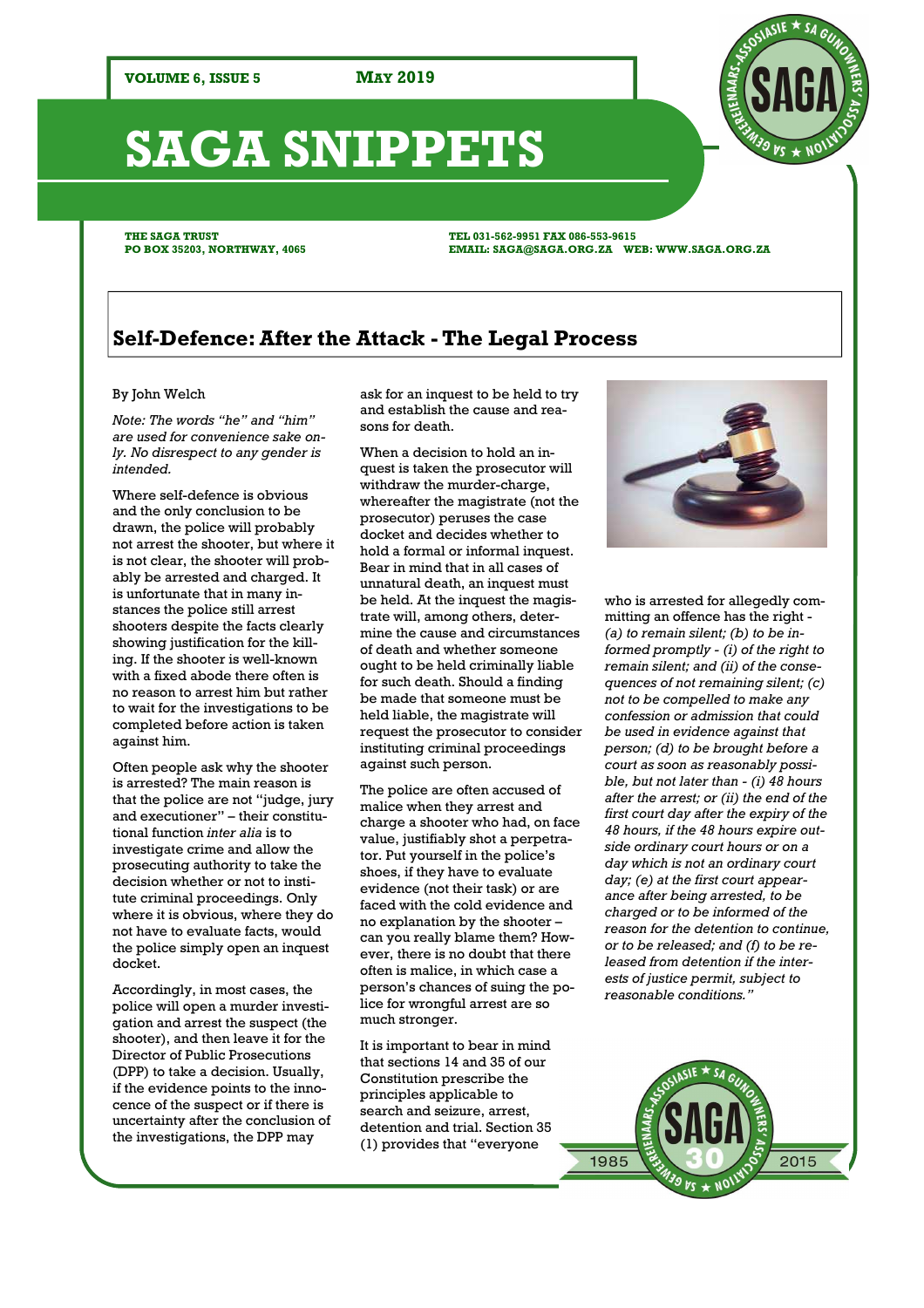

# **Continued….Self-Defence: After the Attack - The Legal Process**

As explained previously, it is important to carefully take note of what happened when you are arrested, whether your constitutional rights are explained and in what detail. It may happen, for instance, that the police official explains your right to remain silent but nevertheless tries to convince you to make a statement before a magistrate, and although the latter has to explain to you that you are not obliged to make such a statement, you may believe it is in your own interest to rather do so. You may wish to again read the piece I wrote in Snippets of April 2019.

In addition to your constitutional rights, the Criminal Procedure Act prescribes how an arrest is to be effected and what happens after the arrest. Generally, the police have 48 hours during which to finalise their investigations and either charge you or release you. Should the 48 hours expire on a Sunday or public holiday the period is automatically extended to the first court day following the public holiday/Sunday.

Although section 14 of the Constitution protects citizens' privacy being invaded from arbitrary searches, the State may, in accordance with section 20 of the Criminal Procedure Act, *"seize anything (a) which is concerned in or is on reasonable grounds believed to be concerned in the commission or suspected commission of an offence, whether within the Republic or elsewhere; (b) which may afford evidence of the commission or suspected commission of an offence, whether within the Republic or elsewhere; or (c) which is intended to be used or is on reasonable grounds believed to be intended to be used in the commission of an offence."* 

The police may also search an arrested person in a decent and orderly manner. Not only may evidentiary items be seized but also items which *"may be used to cause bodily harm to himself or others"*. A female arrestee may only be searched by a female official.

The former National Commissioner of Police, Gen. Jackie Selebi, issued a very important Standing Instruction, dealing with arrest and detention of suspects, on 9 May 2005 (Reference # 26/5/1). This instruction seems still to apply today, however, like so many other instructions, police officials are either ignorant about them or do not receive the required training.

One of the examples Gen. Selebi mentioned is in regard to *"(e) Instructions requiring members (police officials) to arrest persons for serious offences even though such offences were committed in circumstances where the person acted in, what appear to be, self defence or private defence and where there is reason to believe that the suspect will attend his or her trial since he or she has a fixed address … or has a job and is unlikely to interfere with the further investigation and that the investigation may be completed and the docket referred to the public prosecutor to issue a summons in terms of section 54 of the Criminal Procedure act, to ensure his or her presence at the trial"*.

In paragraph 4 of the Standing Instructions Gen. Selebi instructs as follows:

*"Any instructions of the abovementioned or a similar nature are accordingly hereby withdrawn with immediate effect".* In paragraph 6 he states the following:



*"Although arrest is one of these methods (to secure an accused's presence at trial), it constitutes one of the most drastic infringements of the rights of an individual and should therefore be regarded as an absolute last resort".* 

Subsequent to an arrest a suspect is detained in police cells (these detention facilities are not conducive to anybody's physical or psychological wellbeing), whereafter he must then be arraigned before a court of law within 48 hours (or as explained above). On any serious charge the suspect cannot apply for bail before his first appearance in court (prosecutors and police officers may grant bail only for non-serious offences). In exceptional cases he may urgently approach the High Court with a motion to be released on bail.

Not only must the court of first instance inform the accused of his right to legal representation, it also must inform him that he has the right to apply to be released on bail. Section 60 of the Criminal Procedure Act provides that, *"An accused who is in custody in respect of an offence shall, subject to the provisions of section 50 (6), be entitled to be released on bail at any stage preceding his or her conviction in respect of such offence, if the court is satisfied that the interests of justice so permit".*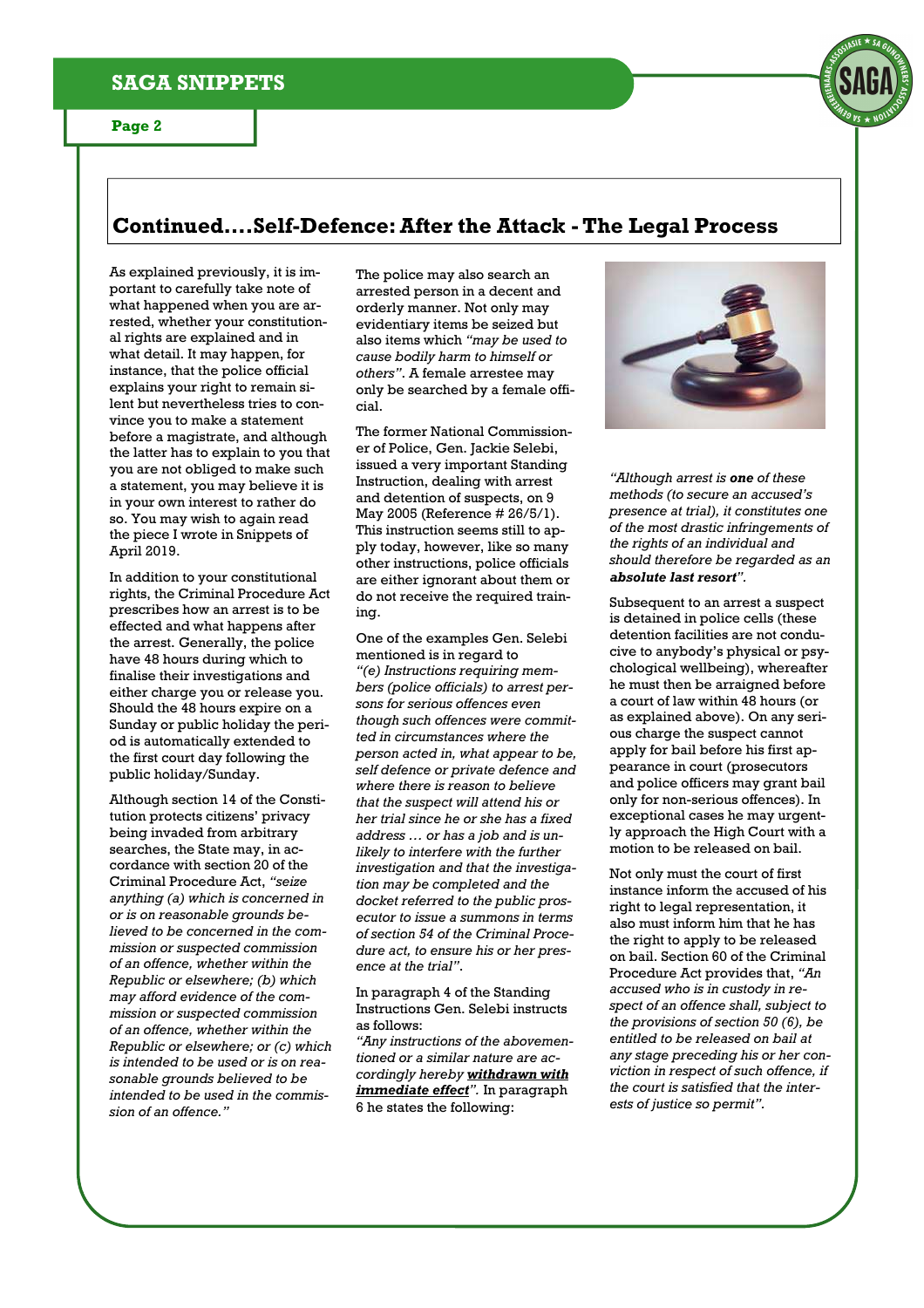

# **Continued….Self-Defence: After the Attack - The Legal Process**

Usually, where the accused faces charges such as premeditated murder or ones that justify minimum sentences, the onus to prove that he should be released on bail, rests on the accused. In fact, the state could even ask the court to postpone the case for an additional seven days to allow the police to investigate the circumstances that possibly may affect the accused's release on bail. If bail is granted the usual order is that a sum of money must be deposited with the court and that the accused must return to court on every date the case is to be postponed to; that he must report (on certain dates) to the police; and/ or that he may not interfere with the investigation of the case by communicating with listed witnesses; and any other condition the court believes is necessary for justice to prevail.

Because these conditions could be extremely prejudicial to an accused when he desires to conduct a parallel investigation, he needs to approach the court with a request to, for instance, visit and examine the crime scene or to consult with state witnesses. The prosecutor also will have to consent. Should the accused wish to obtain DNA or blood samples from state witnesses or the deceased or to have the firearm and/ or bullets and cartridge cases examined by an independent forensic expert, he will require a court order to do so.

Do not be surprised if the case is postponed many times pending the finalisation of investigations, after which the court will determine a trial date, usually after consideration of the interests of the accused and the state. But even after the trial date has been set there is no guarantee that the trial will commence because the trial may be crowded out or the state witnesses are absent. All these postponements are at the accused's expense. Obviously, your lawyer may object to further postponements and a court may refuse to further postpone the case, in which case the prosecutor could withdraw the charge, or the magistrate or judge may strike the case off the roll.

Section 35 (3) of the Constitution provides for the basic principles/ rights relevant to a trial. Because of its importance I quote it verbatim:

*"Every accused person has a right to a fair trial, which includes the right-* 

*(a) to be informed of the charge with sufficient detail to answer it; (b) to have adequate time and facilities to prepare a defence; (c) to a public trial before an ordinary court;* 

*(d) to have their trial begin and conclude without unreasonable delay;* 

*(e) to be present when being tried; (f) to choose, and be represented by, a legal practitioner, and to be informed of this right promptly; (g) to have a legal practitioner assigned to the accused person by the state and at state expense, if substantial injustice would otherwise result, and to be informed of this right promptly;* 

*(h) to be presumed innocent, to remain silent, and not to testify during the proceedings;* 

*(i) to adduce and challenge evidence;* 

*(j) not to be compelled to give selfincriminating evidence;* 

*(k) to be tried in a language that the accused person understands or, if that is not practicable; to have the proceedings interpreted in that language;* 

*(I) not to be convicted for an act or omission that was not an offence under either national or international law at the time it was committed or omitted;* 

*(m) not to be tried for an offence in respect of an act or omission for which that person has previously* 



*been either acquitted or convicted; (n) to the benefit of the least severe of the prescribed punishments if the prescribed punishment for the offence has been changed between the time that the offence was committed and the time of sentencing; and* 

*(o) of appeal to, or review by, a higher court."* 

At the trial the indictment (charge sheet in a lower court) will be presented to the judge and the accused is expected to plea to the charge. In the event of a plea of guilty, the accused will usually submit a written explanation in which he admits all the facts, whereafter he will be convicted. In the event of a plea of not guilty, the accused may admit some facts (he is under no obligation to do so) whereafter the state must, beyond a reasonable doubt, prove all the elements of the crime. For instance, on a charge of murder, the state must prove that the accused unlawfully and intentionally killed the deceased. Should the accused's defence be private defence, he must at the very least raise a reasonable doubt in the court's mind, in which case the doubt will redound in favour of the accused and he will be acquitted. [Readers are referred to previous articles in Snippets in which the requirements were discussed.]

If the court is convinced of the guilt of the accused, he will be convicted on the charge proven,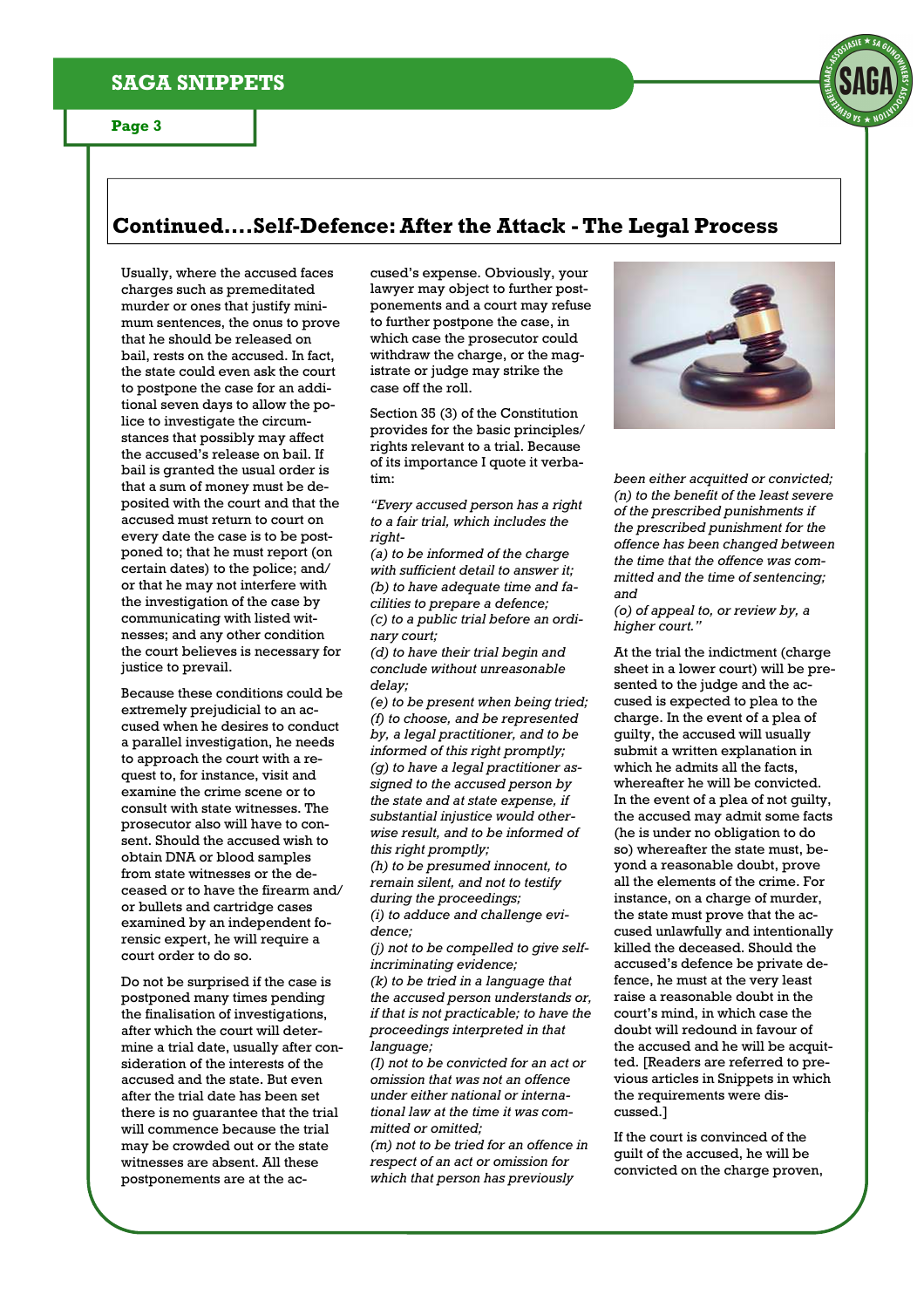**Page 4** 



# **Continued….Self-Defence: After the Attack - The Legal Process**

whereafter sentence proceedings will commence. If, however, the judge is of the opinion that the state only proved culpable homicide (that he unlawfully and negligently caused the death of the deceased), he will be convicted of such lesser crime. If the case is postponed for sentence proceedings, the accused is not automatically entitled to the extension of his bail, however, the judge may decide that it is in the interests of justice to extend his bail. Although the parties have a role to play in this regard, the decision remains that of the judge.

During the sentence proceedings the prosecutor may prove that the accused has a criminal record (previous convictions). All previous convictions of less than 10 years old may be taken into account, however, usually only the ones relevant to the charge for which he has been convicted will play a dominant role. In addition, the prosecution may lead evidence about the accused's character, such as his violent behaviour, court orders in terms of the Domestic Violence Act, previous threats he had made towards

other people – generally evidence that the court would consider in aggravation of sentence. Counsel for the accused may introduce evidence in mitigation of sentence, such as good conduct, and in particular, a lesser degree of culpability. The judge will now also consider minimum sentences, for instance, had the crime been committed in an organised fashion, or had the deceased been a law enforcement officer, or had the accused used a semi-automatic firearm, or does the accused have a previous conviction for a similar violent crime? After having considered all evidence adduced and arguments presented on sentence, including the seriousness of the crime, real remorse shown by the accused, the interests of the accused and that of the community, the judge will impose a competent and suitable sentence.

Unless there are substantial and compelling circumstances which justify the imposition of a lesser sentence, the prescribed minimum sentence must be imposed. This concludes the (initial) legal process.

In the final article I shall deal with related but indirect legal and other consequences of a shooting incident.

Members are (once again) reminded that this article does not constitute legal advice. It is a general overview of the legal process subsequent to a serious and violent invasion of your rights, your physical and mental integrity and your property, and certain legal principles. You were the victim, you have rights and an expectation that these rights will be protected.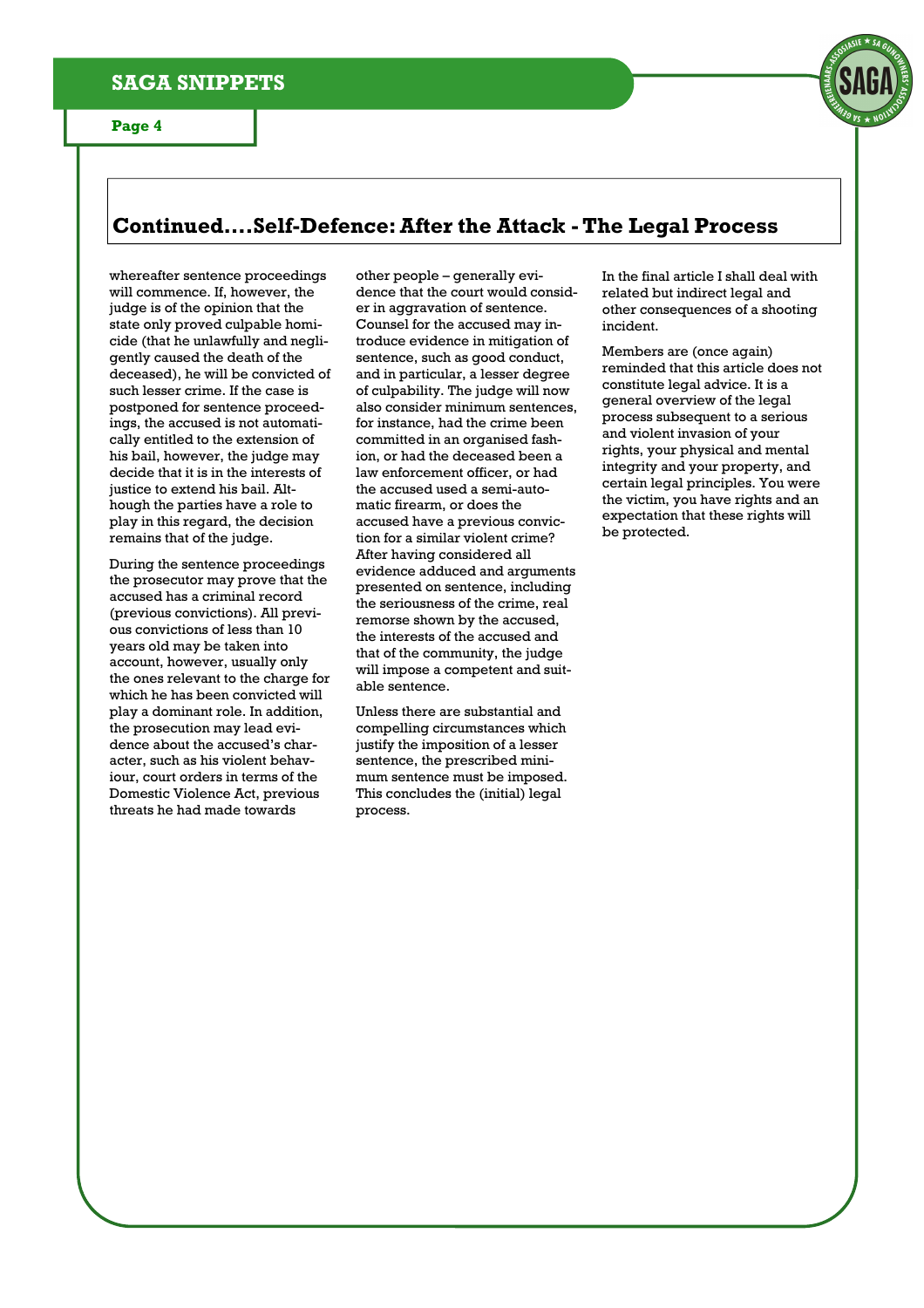

HuntEx 2019 started early on Wednesday 24 April as the Durbanites jetted into OR Thambo for Set-up day. Set-up day is always hectic, but it is great to see the familiar faces of those who we have met over the years. This year, the stand went up with no hitches and we were smooth sailing and ready by 18h00 for VIP day on Thursday 25 April 2019.

Thursday and Friday started slowly, but we had a steady flow of members coming to renew and 23 new members, which was wonderful.

On Saturday the show was much busier and we were really stretched. At times we even had a long queue of people patiently waiting for our attention. Thank you guys and girls for your understanding. Another 20 new members on Saturday put a real smile on our faces and we welcomed them all with zest!

Sunday was a short show day, so fewer people in all but still another 6 new members in addition to the renewals and lapsed members that we processed.

We were heartened to see that over the 4 days, 29 lapsed members came 'back' to SAGA and again we welcomed them all.

The best part of the show is to meet up with all the regular members who wait for Huntex to renew their membership. There is always time for a friendly chat and a 'catch up'. Thank you all for your support and kind words.

We were fortunate to be donated two beautiful handmade knives by Dennis Kappetijn. Members who renewed or joined at the show were entered into the lucky draws and two VERY happy members are now the proud owners of these knives.

Our SAGA insignia was quite slow -moving this year but our popular Knife and Multi-Tool are always a winner. We discounted the price of our Pink Beanies on Saturday and were thrilled to sell 10 of them - all to little girls, who were begging their Dads for one. We only sold one Golf Shirt this year, to a lady whose husband was considering joining SAGA but decided not to, but she loved the shirt so much that she bought one!

SAGA received many accolades from members and non-members alike and we were congratulated on our efforts and the professionalism of the Association. Besides our tiny office in Durban, we do have a wonderful Board of Trustees who drop everything to assist us with difficult or legal queries for which we are grateful.

A HUGE thank you to our helpers at the show. They are all volunteers and SAGA members and have a wealth of knowledge with regards firearms and the Association. We would not be able to do it without you.

Next year is HuntEx's 10th anniversary and the organisers are already emailing their plans for 2020, so all being well….

SEE YOU AT HUNTEX 2020.

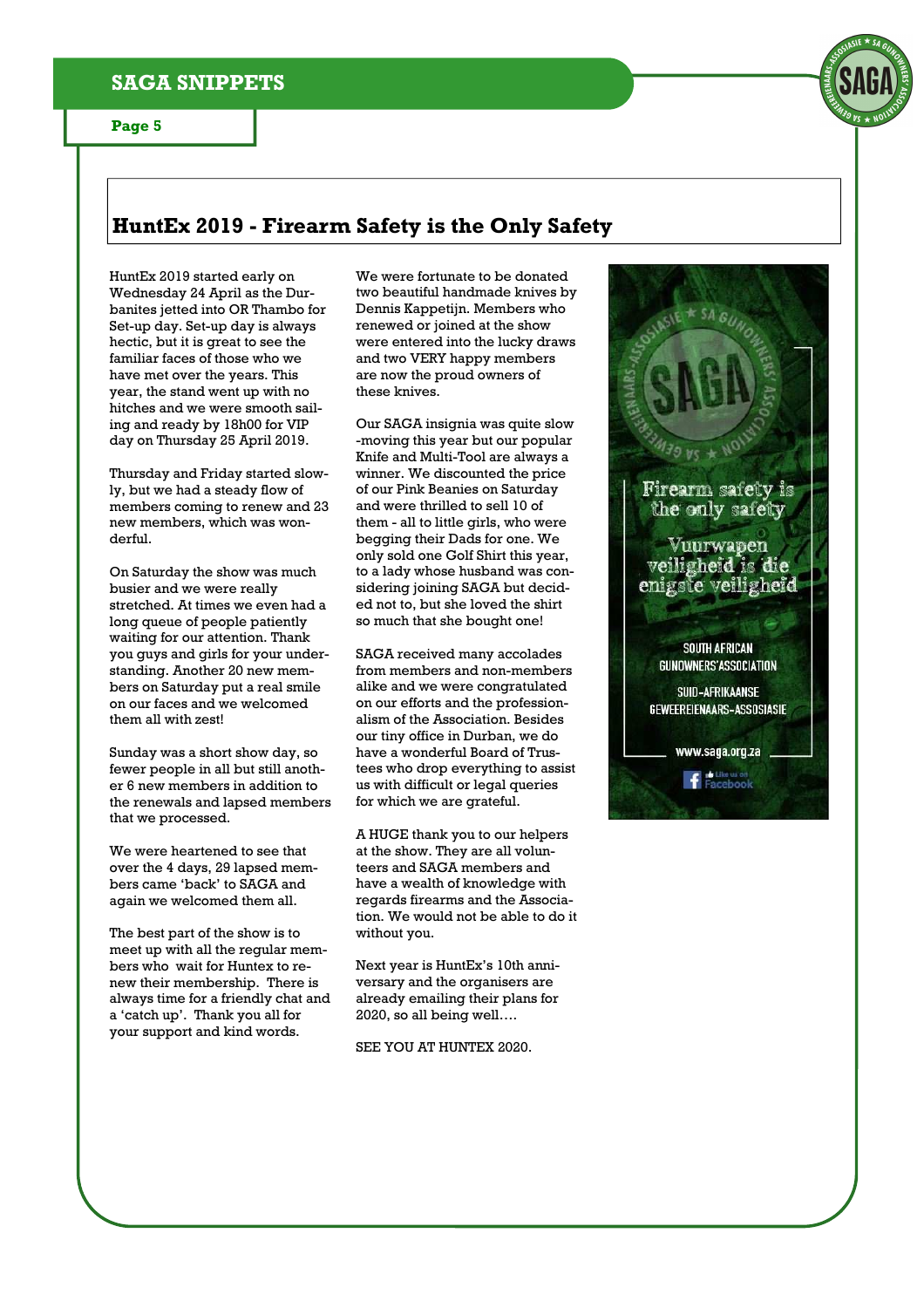# **Range Bill a Win**



*NSSF: The Firearms Industry Trade Association* 

#### May 2, 2019

#### **Range Bill a Win for Industry, Recreational Shooters and Conservation**

#### By Larry Keane

This is how Congress should work. The U.S. House of Representatives passed H.R. 1222, the Target Practice and Marksmanship Training Support Act, referred to as the "Range Bill." The bill's passage means legislation that will make it easier for state wildlife and resource management agencies to have greater flexibility to use Pittman-Robertson funds to build more and improve existing recreational shooting ranges.

It's a bill that's been considered for more than a decade, introduced as 29 separate numbered bills and included in 15 expansive legislative packages. For reasons unrelated making it easier to build new public gun ranges, the bill always failed. Sometimes right at the finish line. The most frustrating part was the legislation always had broad bipartisan support.

This week, though, Congress put aside differences and with a voice vote, passed the bill. Since it's virtually identical to a U.S. Senate bill of the same name, S. 94, which the Senate already passed earlier this year, Senate Majority Leader Mitch McConnell (R-Ky.) used Senate rules to deem the bill

passed when it comes back to the Senate's Clerks Office. That means it is headed to the White House to be signed into law.

### **How Does it Work?**

Here's what the bill will do. The legislation would give the states more flexibility in how they can use their Pittman Robertson allocation to pay for the construction of new ranges and expansion or improvements to existing ones. It would also give states more time to complete these projects before funds would be required to be returned to the U.S. Treasury. States would now be only required to have a 10 percent down payment for these projects instead of the currently required 25 percent.

In simple terms, if a state wildlife agency decides to build a new recreational shooting range that cost \$1 million, the state would only need to apply \$100,000 of state funds to access the remaining \$900,000 from Pittman-Robertson funds, instead of the \$250,000 down payment currently required. It would also give states up to five years to use those funds, which is crucial when navigating the approvals for acquiring lands, permits and approvals for projects.

#### **How Does It Help?**

#### **Here's what it means for gun owners.**

The National Shooting Sports Foundation knows that access is one of the biggest obstacles for hunters and recreational shooters. Many want to get started in the sports, but don't know where they can go. This will help alleviate that by making it easier for states to create more accessible and safe ranges. It will mean more places for firearm safety education training and for hunters to sight in their firearm for the hunting season.

## **Here's what it means for the firearms industry.**

Pittman-Robertson funds are derived from an excise tax on the production of firearms and ammunition. Manufacturers pay this tax before the guns, bullets and shotshells hit the market. They've been doing this since 1937 and so far, they've paid \$12.1 billion dollars. With more access to ranges, NSSF believes more people will be able to participate, which means more ammunition, and maybe a few more guns, are sold to new recreational shooters, or existing shooters who discover new aspects of the sport in which to participate.

#### **Here's what it means for conservation.**

Pittman-Robertson funds much more than help the construction of new ranges. These are the funds that drive wildlife restoration and conservation programs. They fund field studies of ducks, deer and bear and everything in between. These funds aid in acquiring more land set aside for conservation and habitat restoration. So far, the track record is pretty good. Wildlife was at critical-lows when the funds were created by Congress in 1937. Today, wildlife is abundant for hunters and nonhunters alike, because of money paid by firearms and ammunition makers.

It's been a long, strange and winding trail to get here. The firearms industry is incredibly thankful to the Congressmen and women and the Senators who fought year-after-year to make this reality. Mostly, we're excited to see states start breaking ground and cutting ribbons on new public ranges coming to a place near you.

*https://www.nssf.org/rangevictory/*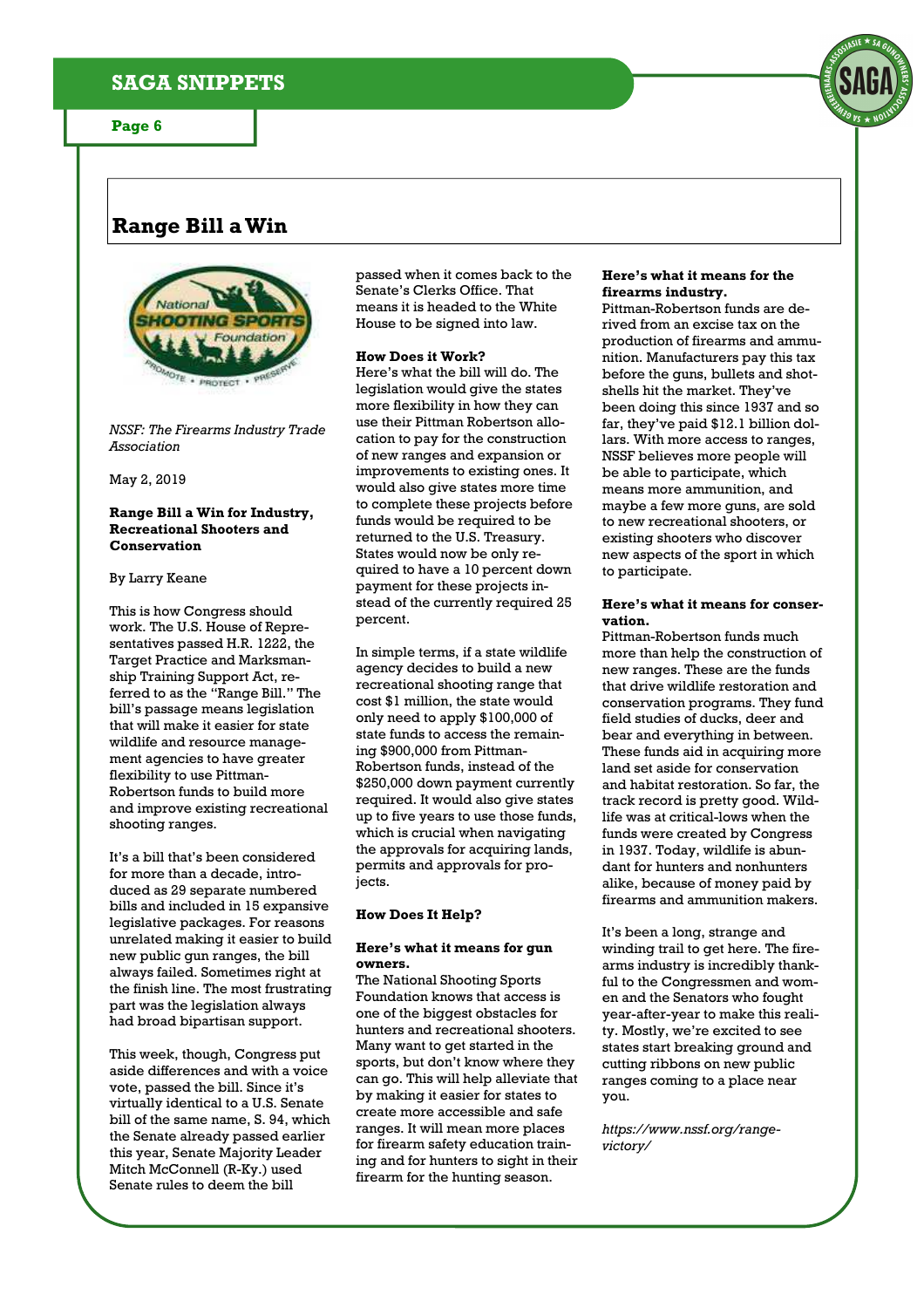## **SAGA SNIPPETS**

#### **Page 7**

# **Family Home Defense**

*https://www.nrafamily.org/ articles/2019/5/18/family-homedefense/* 

by Sheriff Jim Wilson Saturday, May 18, 2019

Very few would argue that having a home-defense plan is not an important thing. Unfortunately, most folks limit the scope of their thinking unnecessarily when considering home defense. Home defense is not just about using a firearm to defend against a violent criminal attack. It is also about defending the home and family against fire, tornadoes, hurricanes, floods and any other situation, man-made or not, that places the family in danger.

Another major mistake is for the man of the house to think that he alone should devise a plan that will protect everyone. In a criminal attack, the man of the house may be the first one to fall. If that happens, what exactly is the rest of the family supposed to do? Who knows what tools to use and how to use them? Who knows who to call for help? Home-defense has to be the task of the entire family. And the entire family should be involved in the planning.

As painful as it may sound, it really wouldn't hurt to turn the TV off for an hour or so and have an oldfashioned family meeting. This family discussion should begin by listing the various dangers that are possible in your area. If you live in Oklahoma, it is probably a waste of time to talk about hurricanes, but tornadoes are a different situation altogether.



Once the list begins to take shape, subsequent family meetings should work on developing a plan to deal with each situation. Lists of equipment and supplies that will be needed should be made, as well as deciding who is going to be responsible for taking care of those supplies and operating the equipment.

I think it is extremely important that the children in a family should also be a part of these planning sessions. During our frontier days, the entire family was involved in defending against the threat of attacks. Those who weren't shooting were busy reloading the guns for those who were. Children who were too young to do any shooting were involved in molding bullets and carrying food and water to the defenders. In short, the frontier family faced the threat as a unified family unit with each having an important task to contribute. That is the same sort of attitude that will protect today's families who have to deal with serious problems that threaten their existence.

Parents must be the judge of their children's maturity and ability to handle assignments. They just shouldn't short-change their kids when it comes to evaluating their skills and abilities. Kids are often far more observant and capable than we sometimes think. As a police officer, I quickly found that neighborhood kids were a great source of information and accurate descriptions. If we needed to know what kind of car the bad guy was driving, I often looked around for any boys between the ages of 12 and 16 to get a complete description.

In assigning tasks to the children of the family, it is often fairly easy to come up with assignments that are important but do not place the child in danger. For example, when you wake up to the smell of smoke in the house, your five-year -old's job may be simply to escape through the bedroom window and run to the neighbor's house for help. (This is assuming, of course, that one knows the neighbors and has made prior arrangements with them.)

When firearms are a part of your home-defense plan, the entire family should be part of a firearms program that begins with gun safety. Nothing works for little kids like the NRA's Eddie Eagle program. If your schools don't have the program, help them get it started. If your schools don't want the program, find other ways to sponsor it in your community or neighborhood. In many parts of the country, 4-H has classes on gun safety and basic marksmanship. It would also be a great idea for all of the family gunhandlers to

**Watch this space ...for more interesting firearm snippets**